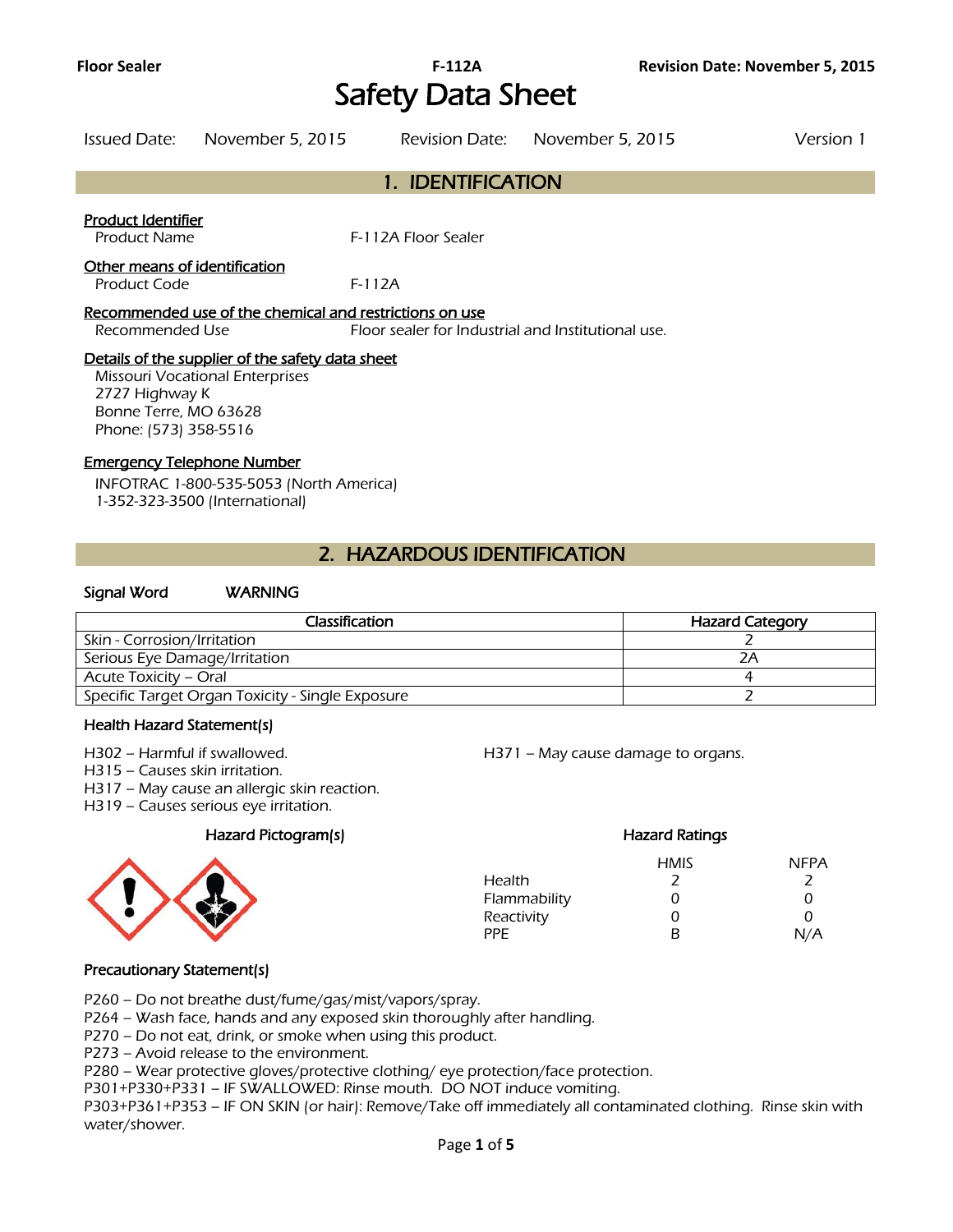P304+P340 – IF INHALED: Remove victim to fresh air and keep at rest in a position comfortable for breathing. P305+P351+P338 – IF IN EYES: Rinse cautiously with water for several minutes. Remove contact lenses, if present and easy to do. Continue rinsing. P312 – Call a POISON CENTER or doctor/physician if you feel unwell.

P363 – Wash contaminated clothing before reuse.

#### Potential Health Effects

| <b>Skin Contact</b> | May cause skin corrosion/irritation/burns. |
|---------------------|--------------------------------------------|
| Eye Contact         | May cause eye damage.                      |
| Inhalation          | May cause respiratory irritation.          |
| Ingestion           | May be harmful if swallowed.               |

## 3. COMPOSITION/INFORMATION ON INGREDIENT

| <b>Chemical Name/Pure Substance</b> | CAS#           | Weight-%  |
|-------------------------------------|----------------|-----------|
| Water                               | 7732-18-5      | 60-65     |
| Rhoplex B-85                        | Proprietary    | $15 - 20$ |
| Rhoplex B-60A                       | Proprietary    | $15 - 20$ |
| Ethylene Glycol                     | $107 - 21 - 1$ | 1-5       |
| Isocil IG                           | Proprietary    | 0-1       |
| Tributoxyethyl Phosphate            | $78-51-3$      | $0 - 1$   |
|                                     |                |           |

\*\*If Chemical Name/CAS No is "proprietary" and/or Weight-% is listed as a range, the specific chemical identity and/or percentage of composition has been withheld as a trade secret.

## 4. FIRST-AID MEASURES

- General Advice If you feel unwell, seek medical advice (show label where possible).
- Eye Contact Rinse cautiously with water for several minutes. Remove contact lenses, if present and easy to do. Continue rinsing. Get medical advice/attention.
- Skin Contact Wash off immediately with plenty of water. Take off contaminated clothing. Wash contaminated clothing before reuse. If skin irritation persists, call a physician.
- Inhalation Remove victim to fresh air and keep at rest in a position comfortable for breathing. Call a POISON CENTER or doctor/physician if you feel unwell.
- **Ingestion** Rinse mouth. Do NOT induce vomiting. Call a POISON CENTER or doctor/physician if you feel unwell.

#### Most important symptoms and effects

Symptoms Prolonged contact may cause painful stinging or burning of eyes and lids, watering of eye,<br>Symptoms and initation. Prolonged contact may such sause severe skip initation or mild burn and irritation. Prolonged contact may even cause severe skin irritation or mild burn.

## 5. FIRE-FIGHTING MEASURES

#### Extinguishing Media

Suitable Extinguishing Media: Use extinguishing media that is appropriate to local circumstances. Unsuitable Extinguishing Media: Not determined.

#### Specific Hazards Arising from the Chemical

Heating or fire can release toxic gas. Heating or fire can increase pressure inside the container and the container may burst.

#### Protective equipment and precautions for firefighters

As in any fire, wear self-contained breathing apparatus pressure-demand, MSHA/NIOSH (approved or equivalent) and full protective gear.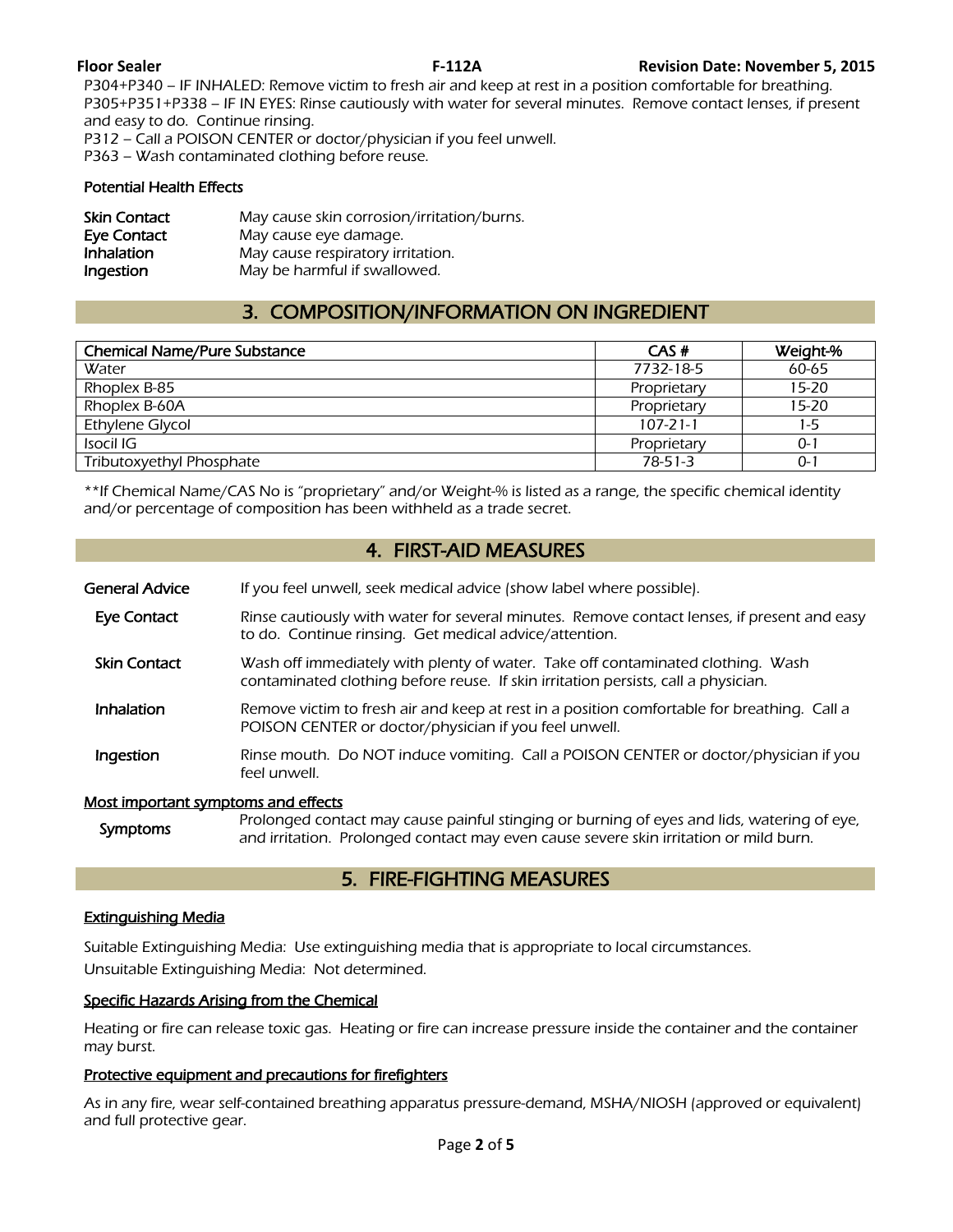## 6. ACCIDENTAL RELEASE MEASURES

#### Personal precautions, protective equipment and emergency procedures

**Personal precautions** Use personal protective equipment as required.

Environmental precautions Keep spills and cleaning runoff out of waterways, drains, sewers, and soil.

### Methods and material for containment and clean up

| <b>Methods for Containment</b> | Prevent further leakage or spillage if safe to do so. Move containers from<br>spill area. |
|--------------------------------|-------------------------------------------------------------------------------------------|
| Methods for Clean up           | Absorb spilled material with inert material such as vermiculite sand or                   |

**Methods for Clean up Absorb** spilled material with inert material, such as vermiculite, sand, or earth. Then place in a container for disposal according to local regulations. Contaminated absorbent material may pose the same hazard as the spilled product.

## 7. HANDLING AND STORAGE

#### Precautions for safe handling

Handle in accordance with good industrial hygiene and safety practice. Use only in well ventilated areas. Do not breathe dust/fume/gas/mist/vapors/spray. Wash face, hands, and any exposed skin thoroughly after handling. Use personal protection recommended in Section 8.

#### Conditions for safe storage, including any incompatibilities

Storage Conditions Keep containers tightly closed in a dry, cool and well-ventilated place. Store locked up. Keep from freezing. Do not store in direct sunlight. **Incompatible Materials** See section 10 for any incompatibilities.

## 8. EXPOSURE CONTROLS/PERSONAL PROTECTION

| Chemical Name   | <b>ACGIH TLV</b> | OSHA PEL   | <b>NIOSH IDLH</b> |
|-----------------|------------------|------------|-------------------|
| Aaua Ammonia    | 35 ppm STEL      |            |                   |
| $1336 - 21 - 6$ | 25 ppm TWA       | 50 ppm TWA |                   |

#### Appropriate engineering controls

Engineering Controls Apply technical measures to comply with the occupational exposure limits.

#### Individual protection measures, such as personal protective equipment

| Eye/Face Protection                   | Wear approved safety goggles.                                                                                                                                              |
|---------------------------------------|----------------------------------------------------------------------------------------------------------------------------------------------------------------------------|
| Skin and Body Protection              | Wear appropriate clothing to prevent repeated or prolonged skin contact.                                                                                                   |
| <b>Respiratory Protection</b>         | Ensure adequate ventilation, especially in confined areas.                                                                                                                 |
| <b>General Hygiene Considerations</b> | Do not eat, drink, or smoke when using this product. Wash contaminated<br>clothing before reuse. Handle in accordance with good industrial hygiene<br>and safety practice. |

## 9. PHYSICAL AND CHEMICAL PROPERTIES

#### **Appearance**

**pH** 9-10 Melting Point/Freezing Point Not determined Boiling Point/Boiling Range Not determined

**Physical State Contract Contract Contract Contract Contract Contract Contract Contract Contract Contract Contract Contract Contract Contract Contract Contract Contract Contract Contract Contract Contract Contract Contra Color Milky White Color Threshold** Not Determined

Property **Example 2** Values **Values Values Remarks - Method**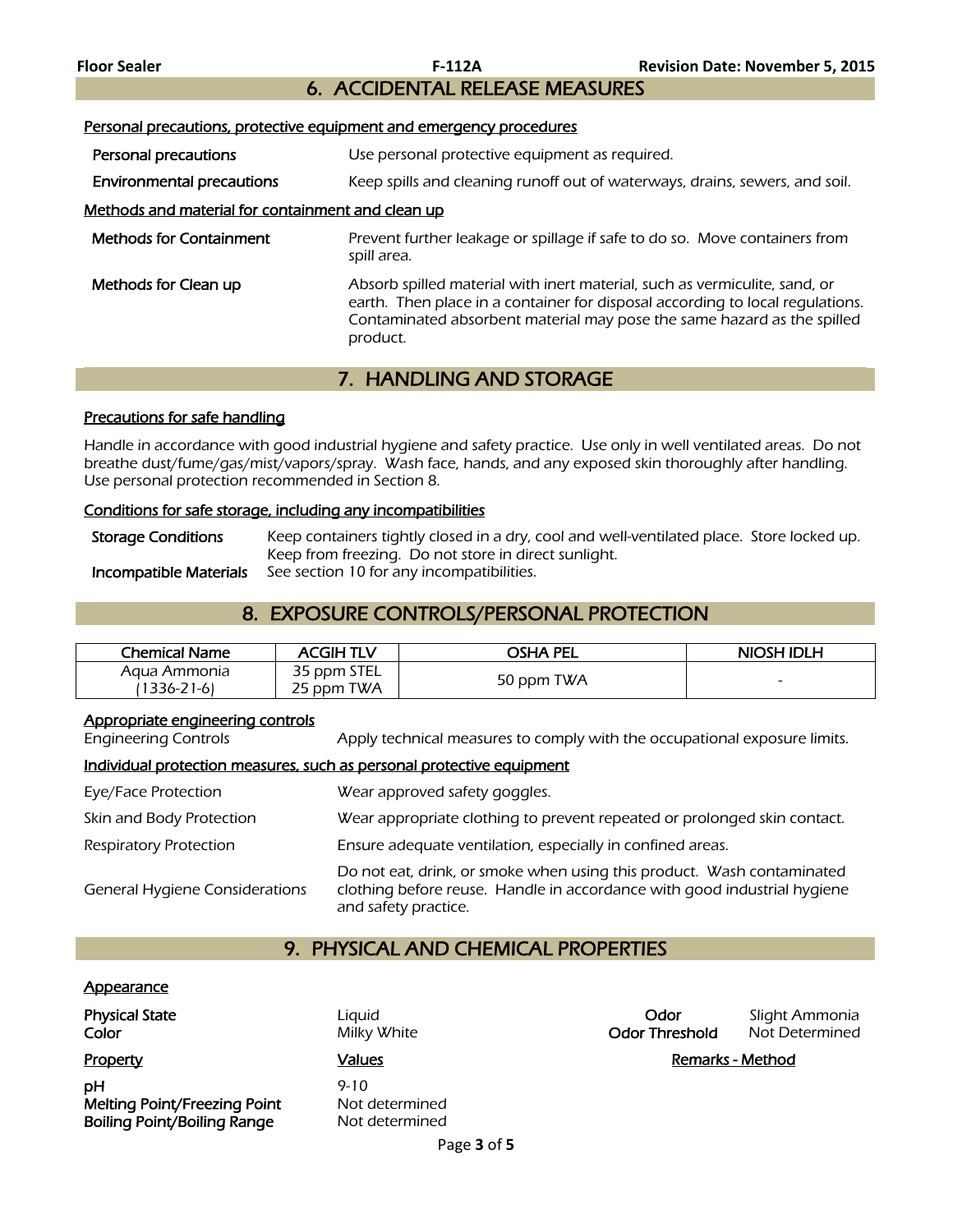| Floor Sealer                     |            |
|----------------------------------|------------|
| Flash Point                      | Not        |
| <b>Evaporation Rate</b>          | Not        |
| <b>Flammability (Solid, Gas)</b> | Liqu       |
| <b>Upper Flammability Limits</b> | Not        |
| <b>Lower Flammability Limits</b> | Not        |
| Vapor Pressure                   | <b>Not</b> |
| <b>Vapor Density</b>             | Not        |
| <b>Specific Gravity</b>          | 1.02       |
| <b>Water Solubility</b>          | Com        |
| Solubility in other solvents     | Not        |
| <b>Partition Coefficient</b>     | Not        |
| <b>Auto-ignition Temperature</b> | Not        |
| <b>Decomposition Temperature</b> | Not        |
| <b>Viscosity</b>                 | Not        |
| <b>Explosive Properties</b>      | Not        |
| <b>Oxidizing Properties</b>      | Not        |
|                                  |            |

Not determined Not determined Liquid- Not applicable Not determined Not determined Not determined Not determined Complete Not determined Not determined Not determined Not determined Not determined Not determined Not determined

## 10. STABILITY AND REACTIVITY

| Reactivity                                        | Not reactive under normal conditions.                                                                                          |
|---------------------------------------------------|--------------------------------------------------------------------------------------------------------------------------------|
| <b>Chemical Stability</b>                         | Stable under recommended storage conditions.                                                                                   |
| <b>Conditions to Avoid</b>                        | Extremes of temperature and direct sunlight.                                                                                   |
| Incompatible materials                            | None known based on information supplied.                                                                                      |
| <b>Hazardous Decomposition</b><br><b>Products</b> | Thermal decomposition may yield acrylic monomers. Hydrogen chloride gas,<br>sulfur oxides, nitrogen oxides, and carbon oxides. |
| <b>Hazardous Polymerization</b>                   | Not available.                                                                                                                 |

## 11. TOXICOLOGICAL INFORMATION

#### Information on likely routes of exposure

Toxicological data have not been determined specifically for this product.

## 12. ECOLOGICAL INFORMATION

### **Ectotoxicity**

Ecological studies have not been carried out on this product.

## 13. DISPOSAL CONSIDERATIONS

| <b>Disposal Instructions</b>             | Collect and reclaim or dispose in sealed containers at licensed waste disposal<br>site. Do not allow this material to drain into sewers/water supplies. Do not<br>contaminate ponds, waterways, or ditches with chemical or used container. |
|------------------------------------------|---------------------------------------------------------------------------------------------------------------------------------------------------------------------------------------------------------------------------------------------|
| Hazardous Waste Code                     | Not available.                                                                                                                                                                                                                              |
| Waste from residues / unused<br>products | Dispose of in accordance with local, regional, national, and international<br>laws and regulations.                                                                                                                                         |
| <b>Contaminated Packaging</b>            | Since emptied containers may retain product residue, follow label warnings<br>even after container is emptied. Empty containers should be taken to an<br>approved waste handling site for recycling or disposal.                            |